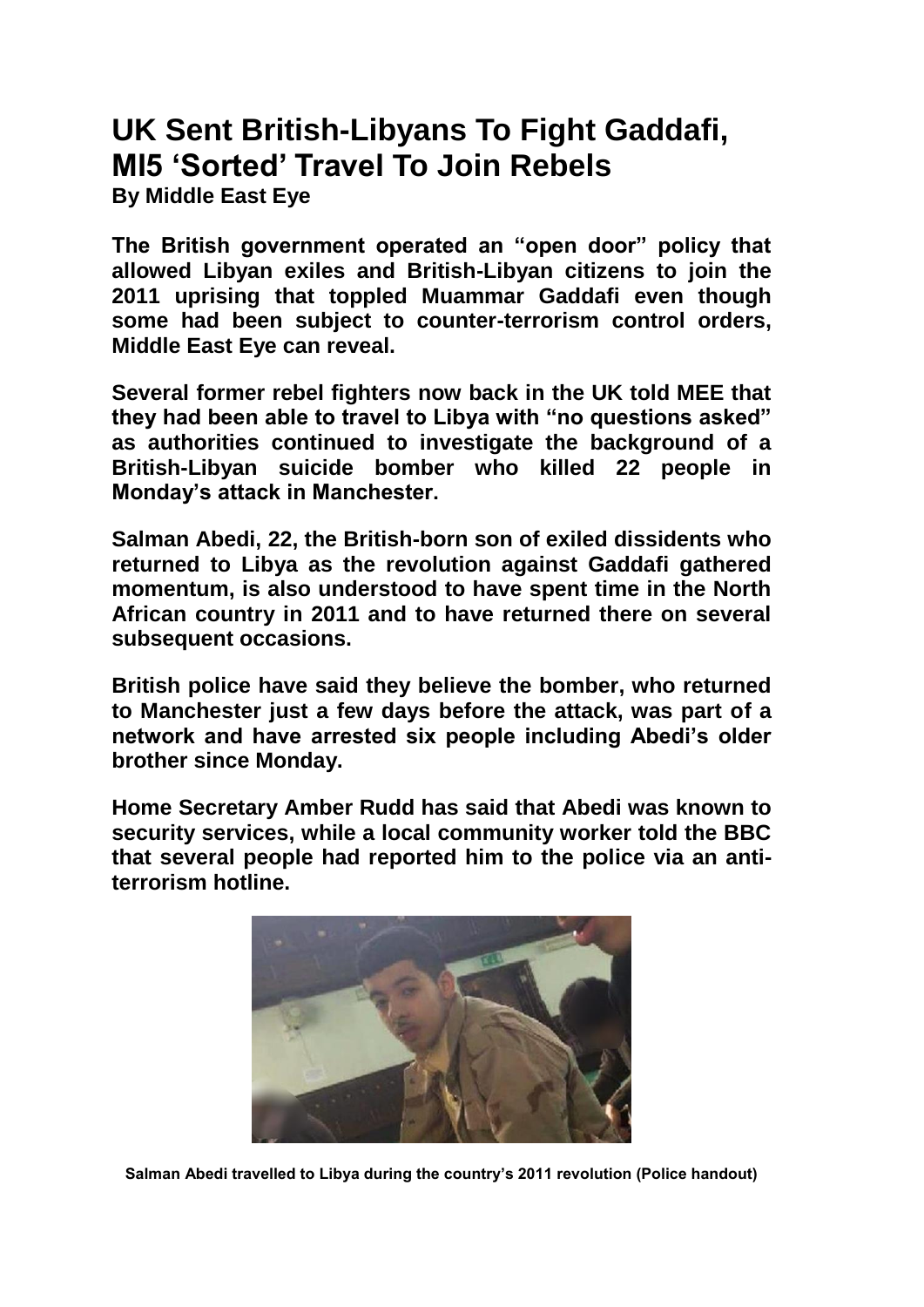**On Wednesday, authorities in Tripoli said that Abedi"s younger brother and father, who had resettled in Libya after the revolution, had also been arrested on suspicion of links to the Islamic State (IS) group, which claimed responsibility for Monday"s attack.**

**Sources spoken to by MEE suggest that the government facilitated the travel of Libyan exiles and British-Libyan residents and citizens keen to fight against Gaddafi including some who it deemed to pose a potential security threat.**

**"No questions asked"**

**One British citizen with a Libyan background who was placed on a control order – effectively house arrest – because of fears that he would join militant groups in Iraq said he was "shocked" that he was able to travel to Libya in 2011 shortly after his control order was lifted.**

**"I was allowed to go, no questions asked," said the source, who wished to remain anonymous.**

**He said he had met several other British-Libyans in London who also had control orders lifted in 2011 as the war against Gaddafi intensified, with the UK, France and the US carrying out air strikes and deploying special forces soldiers in support of the rebels.**

**"They didn"t have passports, they were looking for fakes or a way to smuggle themselves across," said the source.**

**But within days of their control orders being lifted, British authorities returned their passports, he said.**

**"These were old school LIFG guys, they [the British authorities] knew what they were doing," he said, referring to the Libyan Islamic Fighting Group, an anti-Gaddafi Islamist militant group formed in 1990 by Libyan veterans of the fight against the Soviet Union in Afghanistan.**

**The British government listed the LIFG as a proscribed terrorist organisation in 2005, describing it as seeking to establish a "hard-line Islamic state" and "part of the wider Islamist extremist movement inspired by al-Qaeda". Former members of**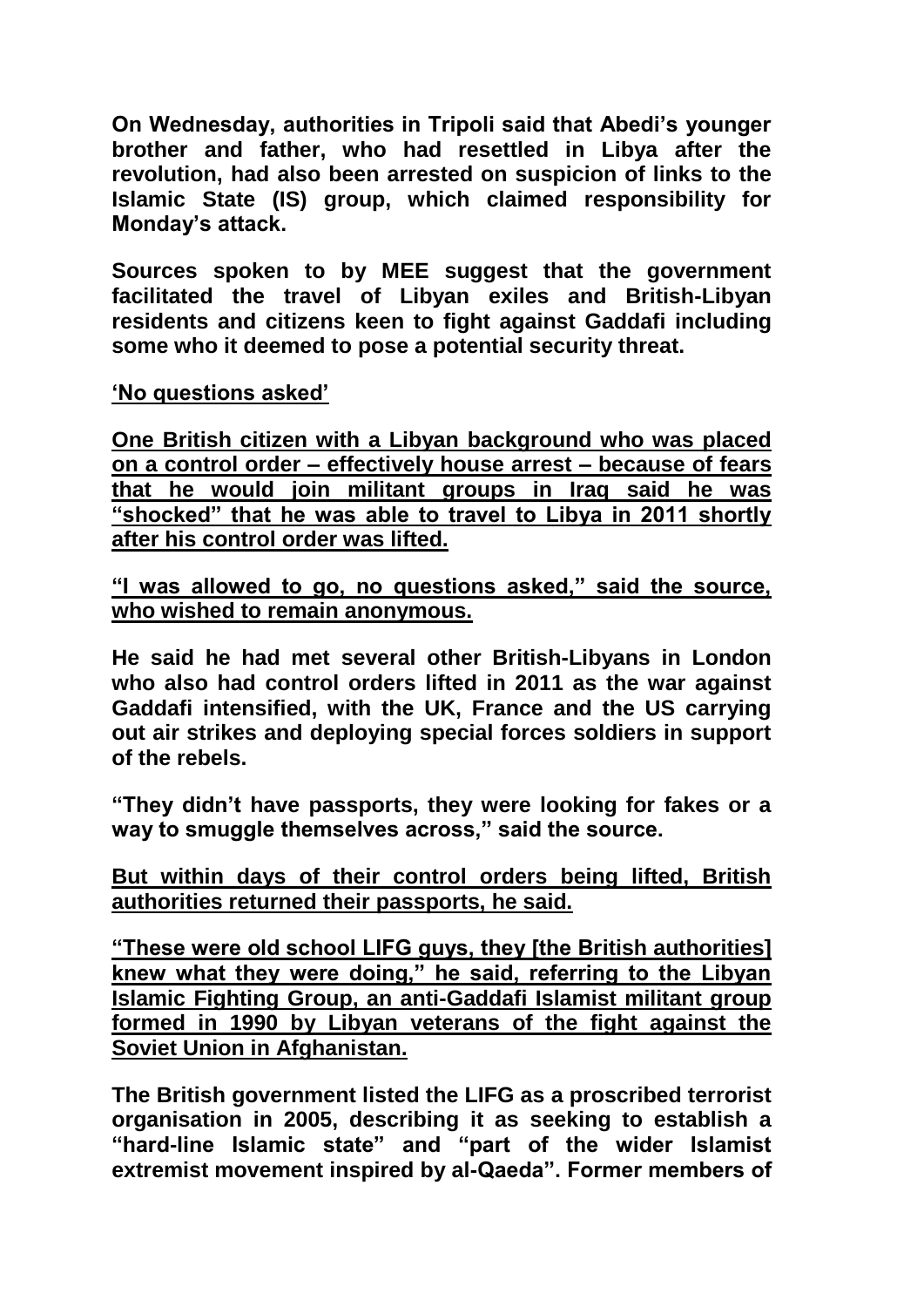**the LIFG deny that the group had any links with al-Qaeda and say it was committed only to removing Gaddafi from power.**

**Belal Younis, another British citizen who went to Libya, described how he was stopped under "Schedule 7" counterterrorism powers on his return to the UK after a visit to the country in early 2011. Schedule 7 allows police and immigration officials to detain and question any person passing through border controls at ports and airports to determine whether they are involved in terrorism.**

**He said he was subsequently asked by an intelligence officer from MI5, the UK"s domestic security agency: "Are you willing to go into battle?"**

**"While I took time to find an answer he turned and told me the British government have no problem with people fighting against Gaddafi," he told MEE.**

**Travel "sorted" by MI5**

**As he was travelling back to Libya in May 2011 he was approached by two counter-terrorism police officers in the departure lounge who told him that if he was going to fight he would be committing a crime.**

**But after providing them with the name and phone number of the MI5 officer he had spoken to previously, and following a quick phone call to him, he was waved through.**

**As he waited to board the plane, he said the same MI5 officer called him to tell him that he had "sorted it out".**

**"The government didn"t put any obstacles in the way of people going to Libya," he told MEE.**

**"The vast majority of UK guys were in their late twenties. There were some 18 and 19. The majority who went from here were from Manchester."**

**But he said he thought it was unlikely that Abedi, who would only have been 16 at the time, would have been recruited as a fighter.**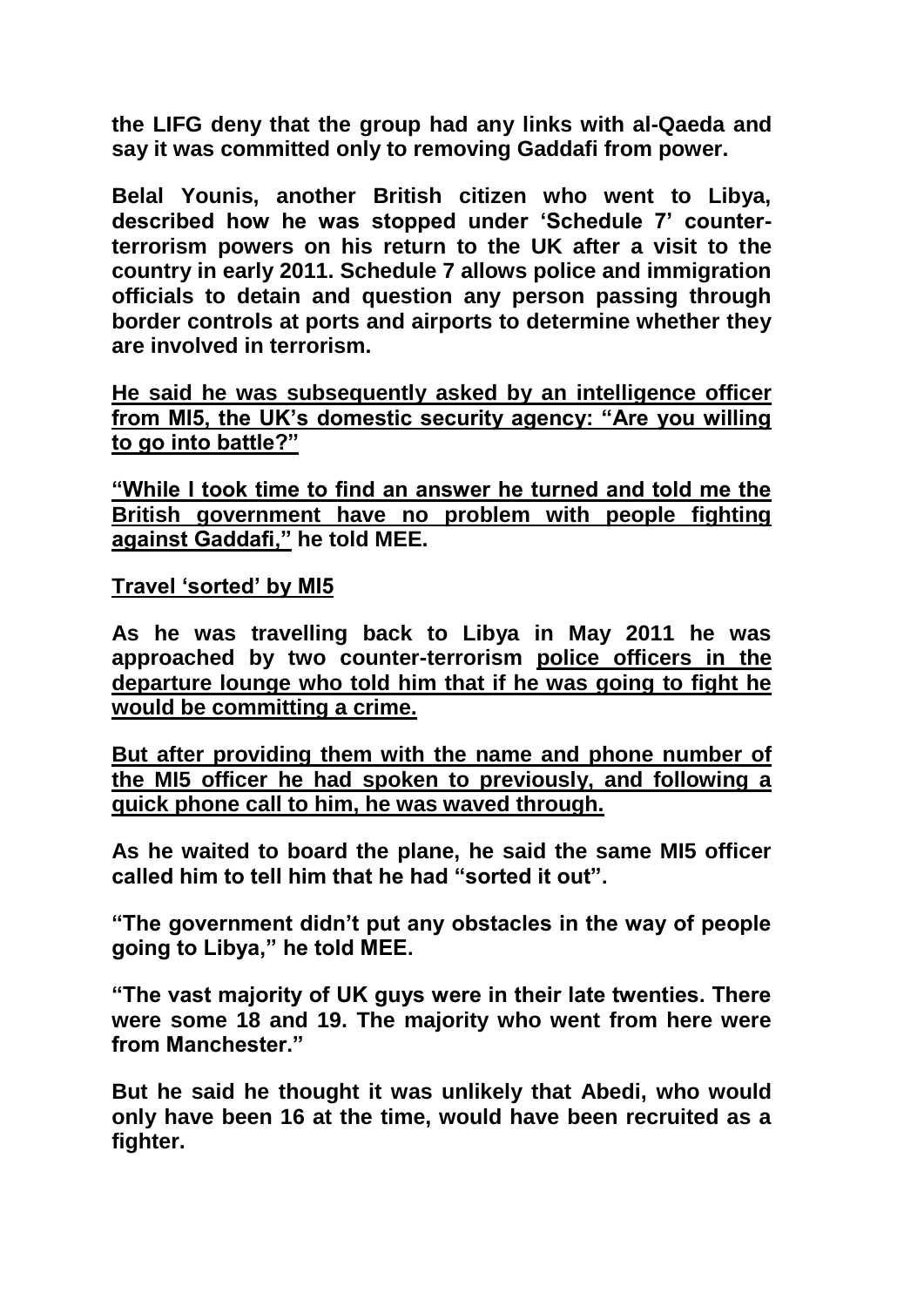**"The guys I was fighting with would never put a 16-year-old boy anywhere near the frontline."**

**Younis said he did not think that the policy of allowing British-Libyans to fight againt Gaddafi had been a contributing factor in Monday"s attack, pointing out that IS was not present in the country at the time – and said he had no regrets about his decision to fight.**

**"What inspired me to go to Libya was the liberty of civilians. There"s no way that that can morph into killing children," he said.**

**Another British citizen with experience of fighting in both Libya and in Syria with rebel groups also told MEE that he had been able to travel to and from the UK without disruption.**

**"No questions were asked," he said.**

**The majority of the fighters flew to Tunisia and then crossed the border into Libya, while others travelled via Malta, he said.**

**"The whole Libyan diaspora were out there fighting alongside the rebel groups," he added.**

**One British-Libyan man from Manchester who also wished to remain anonymous told MEE that he had travelled frequently to Libya during the 2011 revolution to undertake humanitarian aid work.**

**"I never got prevented from going to Libya or stopped when I tried to come back," he said.**

**The man said that he had come across Salman Abedi at their local mosque in the Didsbury neighbourhood but that he had "kept himself to himself" and was not an active member of the community.**

**His family, who were originally from Tripoli, had returned to Libya, he said.**

**"I guess if your family is away from you that sense of belonging dissipates. For us Libyans in Manchester – they"re trying to**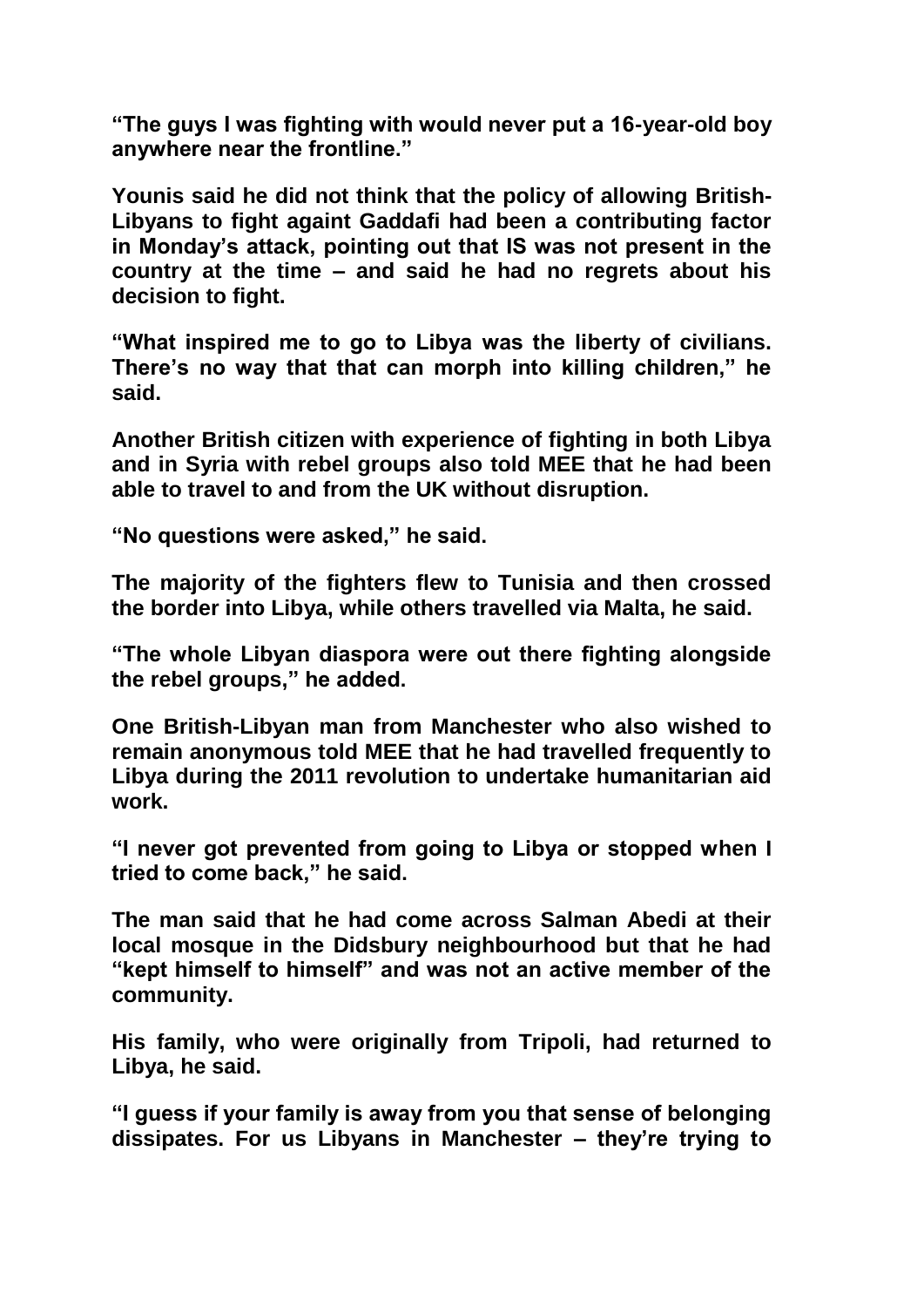**imply we knew. He was just an individual and he"s nothing to do with us."**

**Another person who knew Abedi described him as a "hot head" with a reputation for involvement in petty crime.**

**"Yesterday they"re drug dealers, today they"re Muslims," he said, adding that he believed Abedi had also been friends with Anil Khalil Raoufi, an IS recruiter from Didsbury who was killed in Syria in 2014.**

## **"Elite SAS training"**

**One of the British-Libyans spoken to by MEE described how he had carried out "PR work" for the rebels in the months before Gaddafi was overthrown and eventually killed in October 2011.**

**He said he was employed to edit videos showing Libyan rebels being trained by former British SAS and Irish Special Forces mercenaries in Benghazi, the eastern city from where the uprising against Gaddafi was launched.**

**"They weren"t cheap videos with Arabic nasheeds [songs], they were slick, professional glossy films which we were showing Qataris and Emiratis to support troops who were getting elite SAS training."**

**He was also tasked by rebel commanders with training young Libyans to use cameras so that they could sell packages to international media.**

**On one assignment at a rebel base camp in a Misrata school, he came across a group of about eight young British-Libyans. After joking about their northern accents he found out that they had never been to Libya before.**

**"They looked about 17 or 18, maybe one was 20 at most. They had proper Manchester accents," he said. "They were there living and fighting and doing the whole nine yards."**

**Many Libyan exiles in the UK with links to the LIFG were placed on control orders and subjected to surveillance and monitoring following the rapprochement between the British and Libyan governments sealed by the so-called "Deal in the Desert"**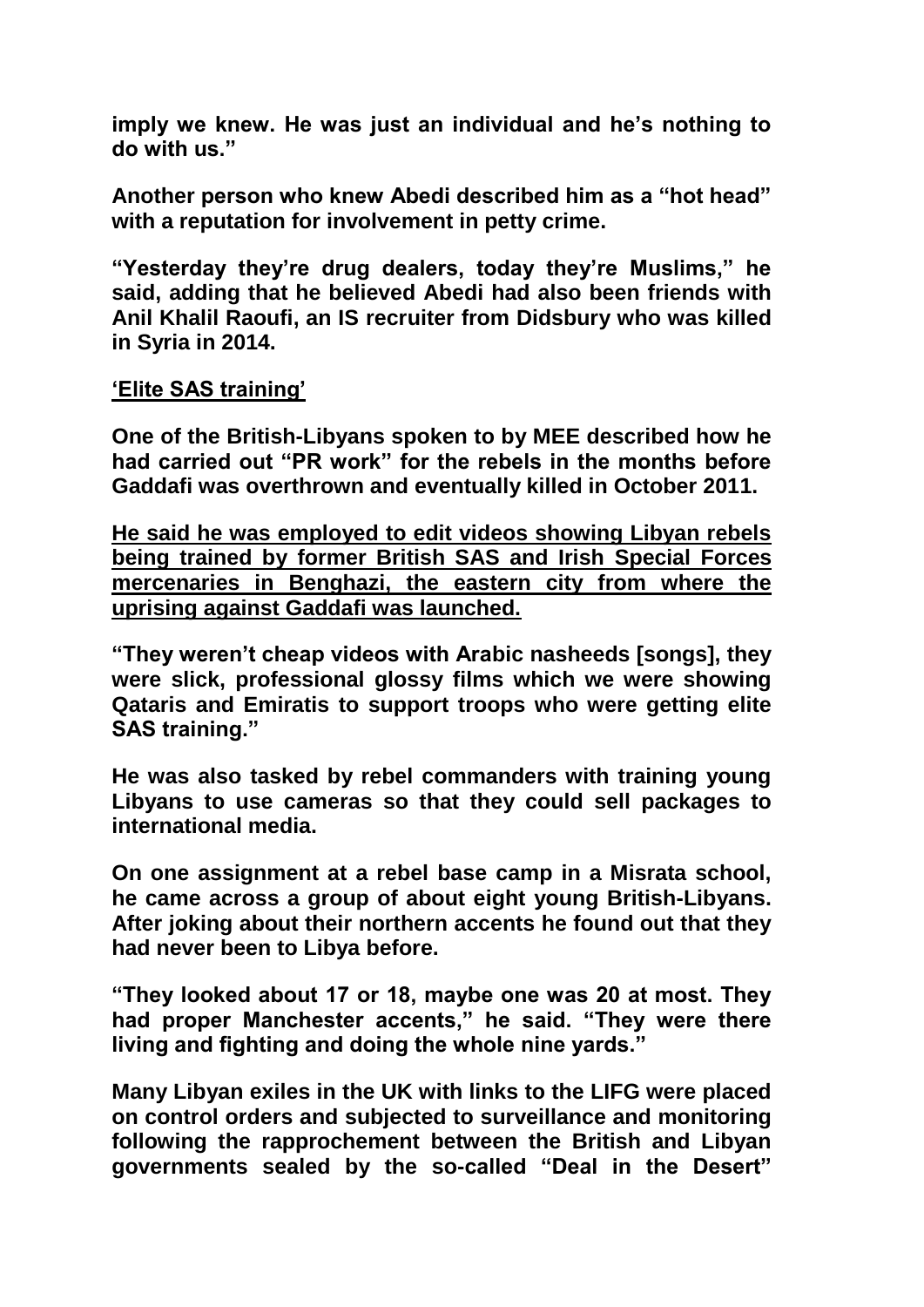**between then-British Prime Minister Tony Blair and Gaddafi in 2004.**

**According to documents retrieved from the ransacked offices of the Libyan intelligence agency following Gaddafi"s fall from power in 2011, British security services cracked down on Libyan dissidents in the UK as part of the deal, as well as assisting in the rendition of two senior LIFG leaders, Abdel Hakim Belhaj and Sami al-Saadi, to Tripoli where they allege they were tortured.**

**Belhaj later returned to Libya and was a leading figure in the uprising against Gaddafi, while another former Libyan exile subjected to a control order in the UK was later tasked with providing security for visiting dignitaries including British Prime Minister David Cameron, French President Nicolas Sarkozy and US Secretary of State Hillary Clinton, MEE understands.**

## **"When the revolution started, things changed"**

**Ziad Hashem, an LIFG member granted asylum in the UK, [said](http://www.aljazeera.com/indepth/features/2015/12/history-uk-libya-relations-151210095534126.html)  [in 2015](http://www.aljazeera.com/indepth/features/2015/12/history-uk-libya-relations-151210095534126.html) that he had been imprisoned for 18 months without charge and then restricted to his home for a further three years based on information he believed had been supplied by Libyan intelligence.**

**But he said: "When the revolution started, things changed in Britain. Their way of speaking to me and treating me was different. They offered to give me benefits, even indefinite leave to remain or citizenship."**

**Control orders were introduced as part of counter-terrorism legislation drafted in the aftermath of the 2005 London bombings.**

**They allowed authorities to restrict the activities of people suspected of involvement in terrorism-related activities by requiring them to remain at a registered address for up to 16 hours a day, subjecting them to electronic tagging, limiting their access to telephone and internet communications, and banning them from meeting or communicating with other people deemed to be of concern.**